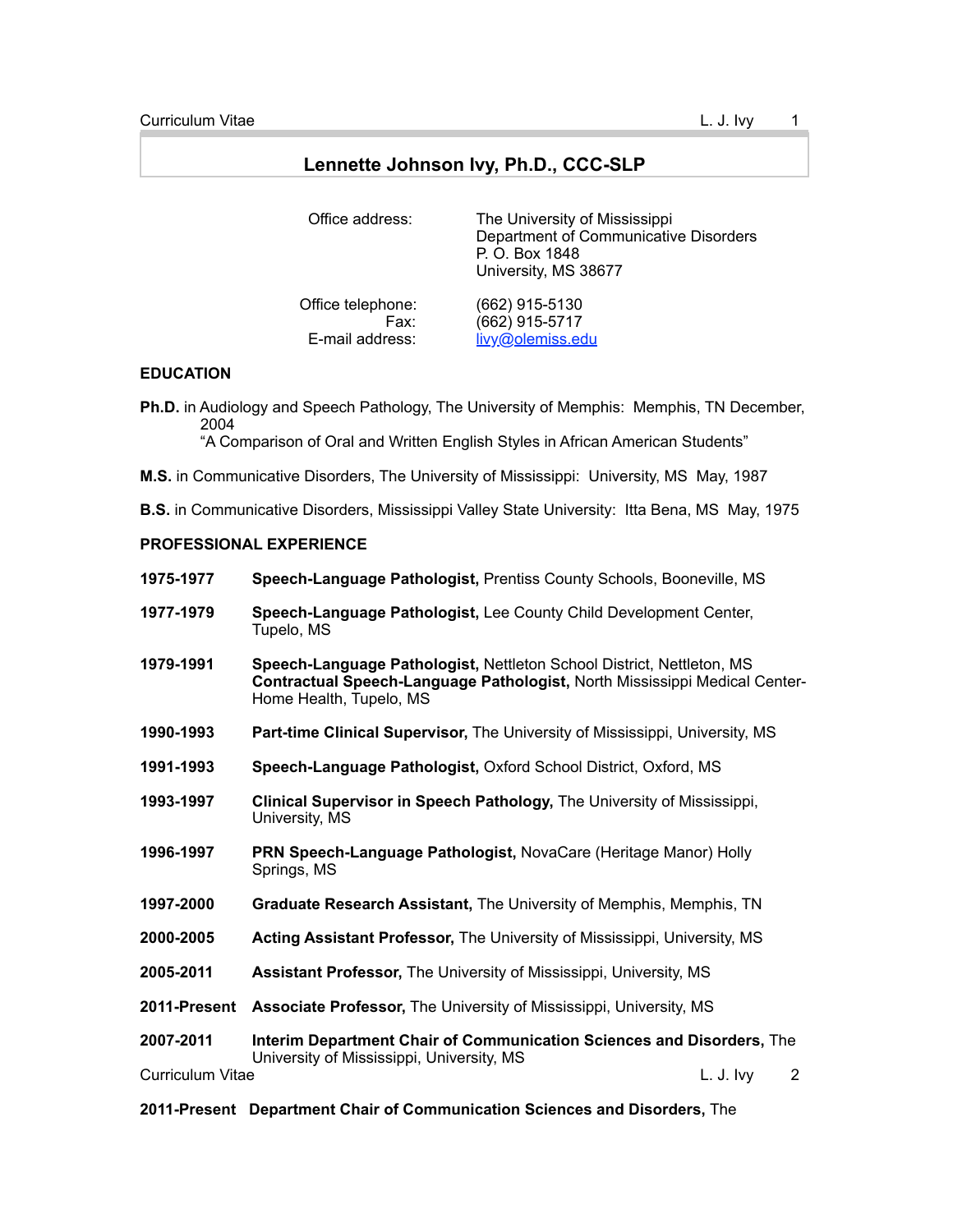University of Mississippi, University, MS

## **PROFESSIONAL CERTIFICATION AND LICENSES**

- **1975-1994** Teacher Certification in Speech-Language Pathology, Mississippi State Department of Education
- **1988-Present** Mississippi State License in Speech-Language Pathology, Mississippi State Board of Health
- **1988-Present** American Speech-Language-Hearing Association's Certificate of Clinical Competence in Speech-Language Pathology (CCC-SLP)
- **2011- Present** Dyslexia Screening Consultant awarded from Bright Solutions for Dyslexia, Inc.

#### **HONORS/AWARDS**

- **1974** Alpha Kappa Mu Honor Society
- **1995** Recipient of stipend for a GRE preparatory class awarded by the Mississippi Consortium of Universities & Colleges
- **1996** ASHA Award for Continuing Education (ACE)
- **2000** Grant Writing Workshop Invited Attendee, American Speech-Language-Hearing Association Workshop on Grant Writing; ASHA National Office; Rockville, MD
- **2001** Awarded travel support for the 2001 University of Wisconsin-Madison Symposium on Research in Child Language Disorders (SRCLD) supported by: National Institutes of Health – NIDCD R13 DC01677
- **2001** Recipient of a travel fellowship to ASHA's 11<sup>th</sup> Annual Research Symposium, "NIDCD-Sponsored Institute: Genetic Paradigms for the New Millennium."
- **2001** ASHA Award for Continuing Education (ACE)
- **2004** ASHA Award for Continuing Education (ACE)
- **2014** Recipient of the Mississippi Speech, Language, Hearing Association Honors of the Association Award

#### **PRESENTATIONS**

Bagwell, J., Davis, S., Coleman, K., Cole, W., Ivy, L. J., & Higdon, C. W. (2006). *Attitudes of Students Toward AAC Use in Social Settings.* Poster presentation at the 2006 American Speech-Language-Hearing Association, Miami Beach, FL.

Chism, C., Ryan, M. Moore, M., Scott, T., Stafford, W., & Ivy, L. J. (2008). *The Effects of English Proficiency on Writing in Limited-English-Proficient International College Students at The University of Mississippi.* The American Speech-Language-Hearing Association Annual Convention, Chicago, IL.

Curriculum Vitae L. J. Ivy 3

Cooper, Ruth Ann. (2008). *Total Communication or PECS? Increasing the Vocabulary Growth of Children with ASD* . The American Speech-Language-Hearing Convention, Chicago,IL.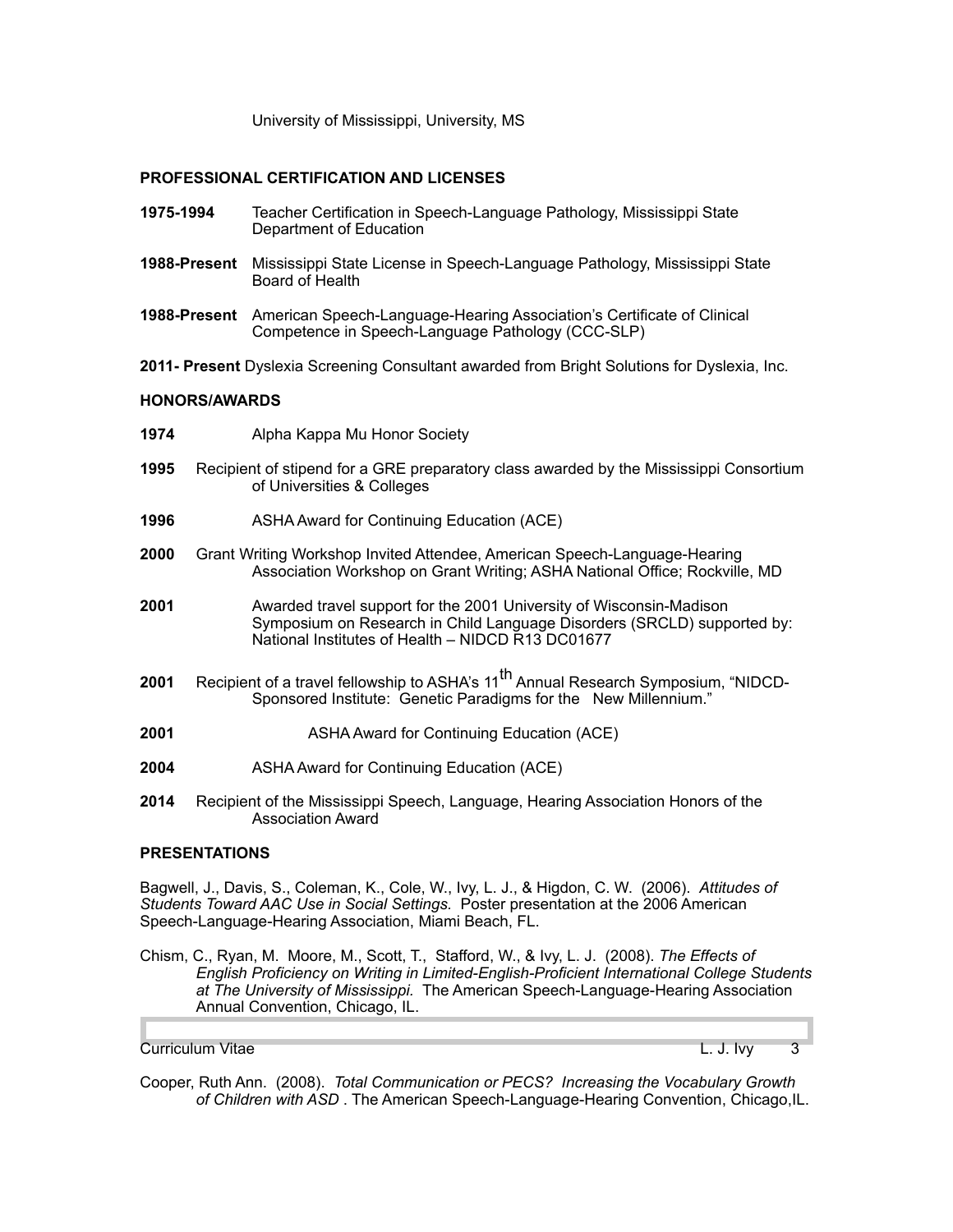Dubra, P., Glenn, E., Holliness, M., Stewart, J., & Ivy, L. J. (2007). *The Effect of Perceptual Training on the Intelligibility of Second Language Dialect Acquisition.* Poster presentation at the 2007 American Speech-Language-Hearing Association, Boston, MA.

- Howard, L., Wiles Higdon, C., & Ivy, L. (2004). *Differences in Syntactic Abilities of Children Who Speak Choctaw.* The 26<sup>th</sup> Annual National Black Association for Speech-Language and Hearing Conference; Birmingham, AL.
- Ivy, L. J., & Kamhi, A. G. (1999). *Considering Unbiased Language Measures as Predictors of Comprehension Ability.* The Psychology Department Colloquium at the University of Memphis; Memphis, TN
- Ivy, L. J., & Kamhi, A. G. (1999). *Considering Unbiased Language Measures as Predictors of Comprehension Ability*. The School of Audiology and Speech, Language Pathology Colloquium at the University of Memphis; Memphis, TN
- Ivy, L. J., & Kamhi, A. G. (1999). *Considering Unbiased Language Measures as Predictors of Comprehension Ability*. The 11<sup>th</sup> Annual Student Research Forum, The University of Memphis; Memphis, TN
- Ivy, L. J., & Kamhi, A. G. (1999). *Considering Unbiased Language Measures as Predictors of Comprehension Ability.* The 29<sup>th</sup> Annual Mid-South Conference on Communication Disorders; Memphis, TN
- Ivy, L. J., & Kamhi, A. G. (1999). *Considering Unbiased Language Measures as Predictors of Comprehension Ability*. The 21<sup>st</sup> Annual National Black Association for Speech-Language and Hearing Conference; St. Louis, MO
- Ivy, L. J., & Mendel, M. (2000). *A Comparison of Oral and Written English Styles in a Fourth Grade African American Child.* The 4<sup>th</sup> Biennial Memphis Research Symposium; Memphis, TN
- Ivy, L. J., & Mendel, M. (2001). *A Comparison of Oral and Written English Styles in African American Students.* ASHA's Eleventh Annual Research Symposium, "NIDCD-Sponsored Institute: Genetic Paradigms for the New Millennium;" New Orleans, LA
- Ivy, L. J., Mendel, M., & Masterson, J. J. (2003). *A Comparison of Oral and Written English Styles in African American Students: Preliminary Findings related to the PPVT-III as an inclusion criterion.* National Black Association for Speech, Language, and Hearing, 25<sup>TH</sup> Annual Convention; Atlanta, GA.
- Ivy, L. J. (2004). Presenter for Praxis Review Course: Language development and disorders. National Black Association for Speech, Language, and Hearing, 26<sup>th</sup> Annual Convention; Birmingham, AL.
- Ivy, L. J. (2005). *Attenuation of the Influence of African American English in the Language of Southern African American Students.* 72nd SouthEastern Conference on Linguistics; Raleigh, NC.

# Curriculum Vitae L. J. Ivy 4

Ivy, L. J. (2005).Presenter for Praxis Review Course: Language development and disorders.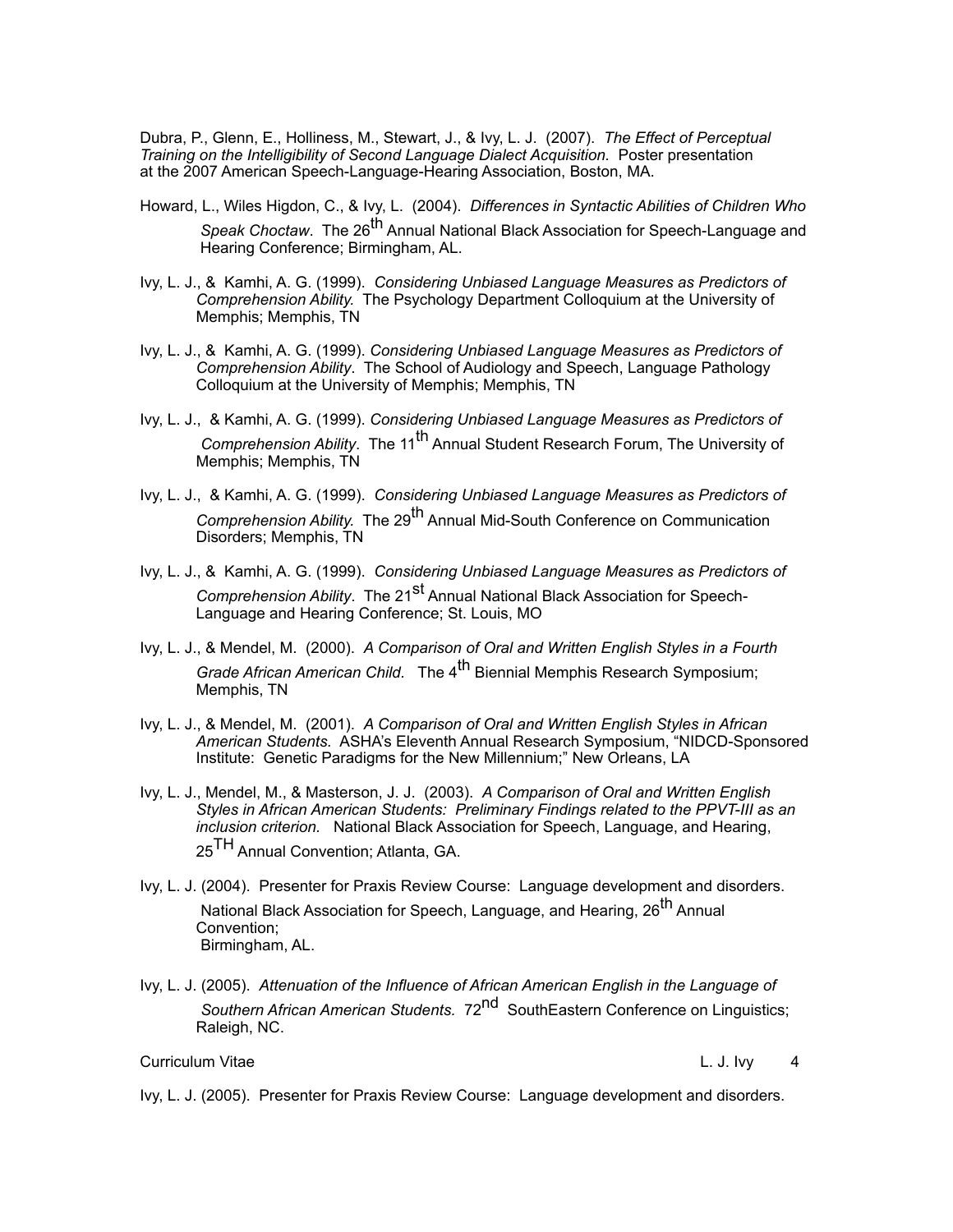National Black Association for Speech, Language, and Hearing, 27<sup>th</sup> Annual Convention; Richmond, VA.

- Ivy, L. J. (2005). *African American English and the Development of Writing Skills.* Regional Association for Communication Disorders; Jonesboro, AR.
- Ivy, L. J. (2006). *The Influence of African American English on Writing Skills: Implications for Developmental Expectation and Pedagogical Practices.* Georgetown University Round Table on Languages and Linguistics; Washington, DC.
- Ivy, L. J. (2006). *African American English and the Development of Writing Skills.* Mississippi Speech-Language-Hearing Association Annual Conference; Jackson, MS.
- Ivy, L.J. (2006). Presenter for Praxis Review Course: Language Science, Theory and Language Disorders. National Black Association for Speech, Language, and Hearing, 28<sup>th</sup> Annual Convention; Memphis, TN.
- Ivy, L. J. (2006). *Speaking African American English and the Expected Impact on the Development of Writing Skills. 5th* Hawaii International Conference on Social Sciences; Honolulu, HI.
- Ivy, L. J. (2006). *Evidence of Developmental Writing Characteristics in African American Children,* poster presentation at the 2006 American Speech-Language-Hearing Association, Miami Beach, FL.
- Ivy, L. J. (2007). *African American English: Influences on Writing Development and Pedagogical Implications.* 37th Mid-South Conference on Communicative Disorders; Memphis, TN.
- Ivy, L.J. (2007). Presenter for Praxis Review Course: Language Science, Theory and Language Disorders. National Black Association for Speech, Language, and Hearing, 29<sup>th</sup> Annual Convention; Charlotte, NC.
- Ivy, L. J. (2009). Early Hearing Detection and Intervention Program. Invited Speaker Batesville, MS
- Ivy, L. J. (2012). *Task Force on the 216 License: Academic Programs' Recommendations.* 2012 Mississippi Speech-Language-Hearing Association Annual Continuing Education Conference. Jackson,MS
- Poquette, B., & Ivy, L. J. (2002). *The Effects of Bipolar Disorder on Speech and Language Intervention,* poster presentation at the 2002 ASHA Convention, Atlanta, GA.
- Poquette, B., & Ivy, L. J. (2002). *The Effects of Bipolar Disorder on Speech and Language Intervention, poster presentation at the 2002 37<sup>th</sup> Mid-South Conference, Memphis, TN.*
- Singletary, B., Wiles Higdon, C., & Ivy, L. (2004). *Multicultural Survey of Teachers Attitudes About Language Proficiency*. The 26**th** Annual National Black Association for Speech-Language and Hearing Conference. Birmingham, AL.

Curriculum Vitae L. J. Ivy 5

**PUBLICATIONS**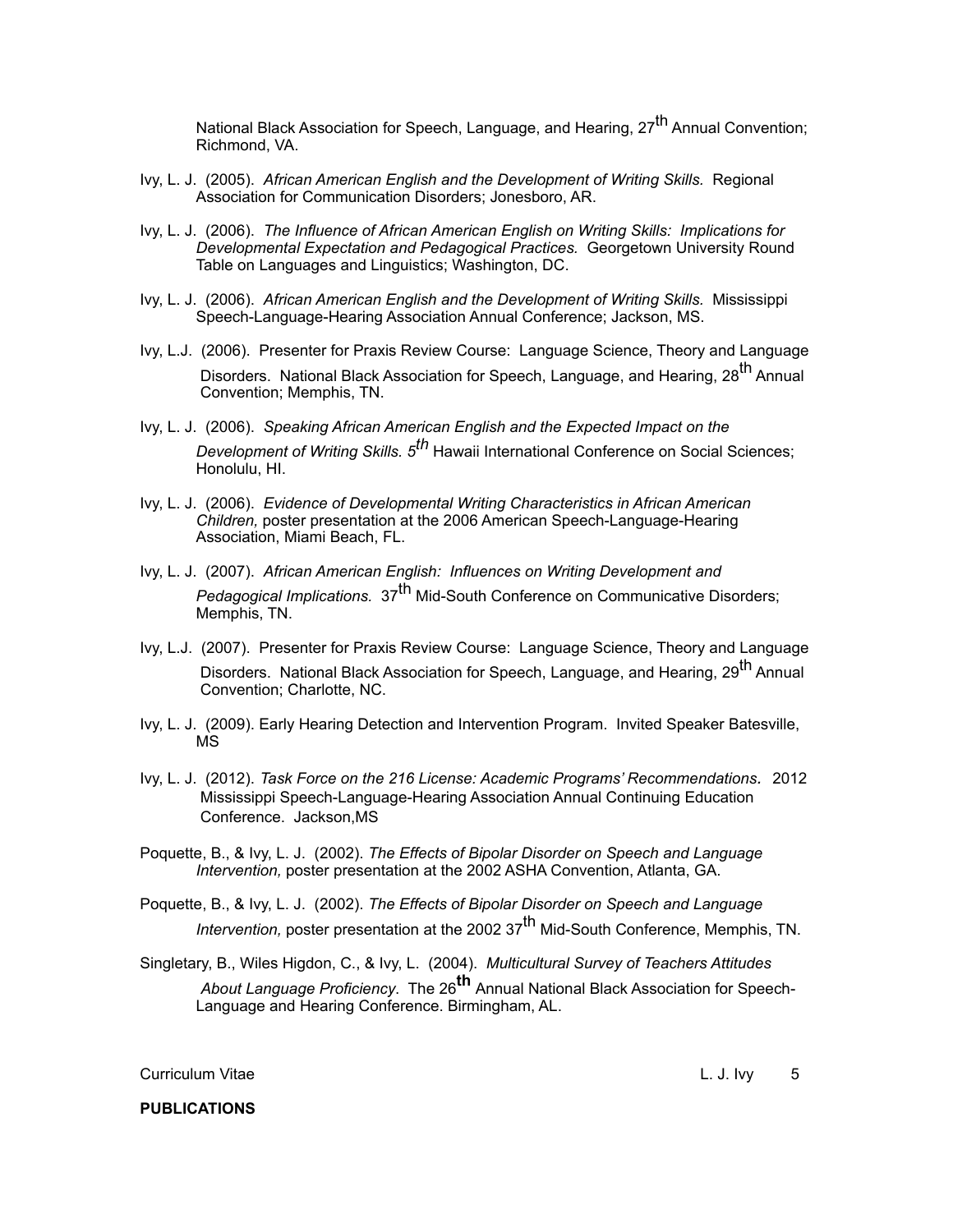- Cooper, M. M., & Ivy, L. J. (2007). Responses of African American College Students towards the Use of African American English. *The Ronald E. McNair Post-Baccalaureate*  Achievement Program Journal, Volume 11, (8-9).
- Curry, A., & Ivy, L. J. (2006). An Analysis of Item Bias on the Peabody Picture Vocabulary Test-Third Edition. *The Ronald E. McNair Post-Baccalaureate Achievement Program Journal, Volume 10,* (16-17).
- Edwards, L., & Ivy, L. J. (2004). Evidence of Dialect Influence in the spelling of African American Children. *The Ronald E. McNair Post-Baccalaureate Achievement Program Journal, Volume 8,* (25-28).
- Ivy, L. J., & Masterson, J. J. (2011). A Comparison of Oral and Written English Styles in African American Students at Different stages of Writing Development. *Language, Speech, and Hearing Services in Schools, Volume 42,* (31-40).
- Johnson, T., & Ivy, L. J. (2002). Event Structured Language Intervention in the Management of Behavior Problems: A Clinical Trial. *The Ronald E. McNair Post-Baccalaureate Achievement Program Journal, Volume 6*, (55-63).
- Snyder, G., Blanchet, P., Waddell, D., & Ivy, L. (2009). *Effects of Digital Vibrotactile Speech Feedback on Overt Stuttering Frequency.* Perceptual and Motor Skills, 108, 271-280.
- Snyder, G., Hough, M.S., Blanchet, P., Ivy, L., & Waddell, D. (2009). *The Effects of Self-Generated Synchronous and Asynchronous Visual Speech Feedback on Overt Stuttering Frequency.* Journal of Communication Disorders, 42, 235-244.

## **BOOK CHAPTERS**

- Hale, S.T., & Ivy, L. J. (2013). Outcome measurements in graduate education and supervision. In L.A. Golper (Ed.), *Measuring Outcomes in Speech-Language Pathology.* Thieme Medical Publishers, Inc.: New Youk, NY.
- Newkirk, B.L., & Ivy, L. J. (2015). The causes and impact of communication disorders in Mississippi, In A. J. Azevedo (Ed.), *Health and Health Care in Mississippi: Disparities and the Distribution of The Disease Burden in the State.* The University Press of Mississippi: Jackson, MS.

Curriculum Vitae L. J. Ivy 6

#### **TEACHING EXPERIENCE**

**The University of Mississippi** CSD 316 Language and Learning Disorders (undergraduate)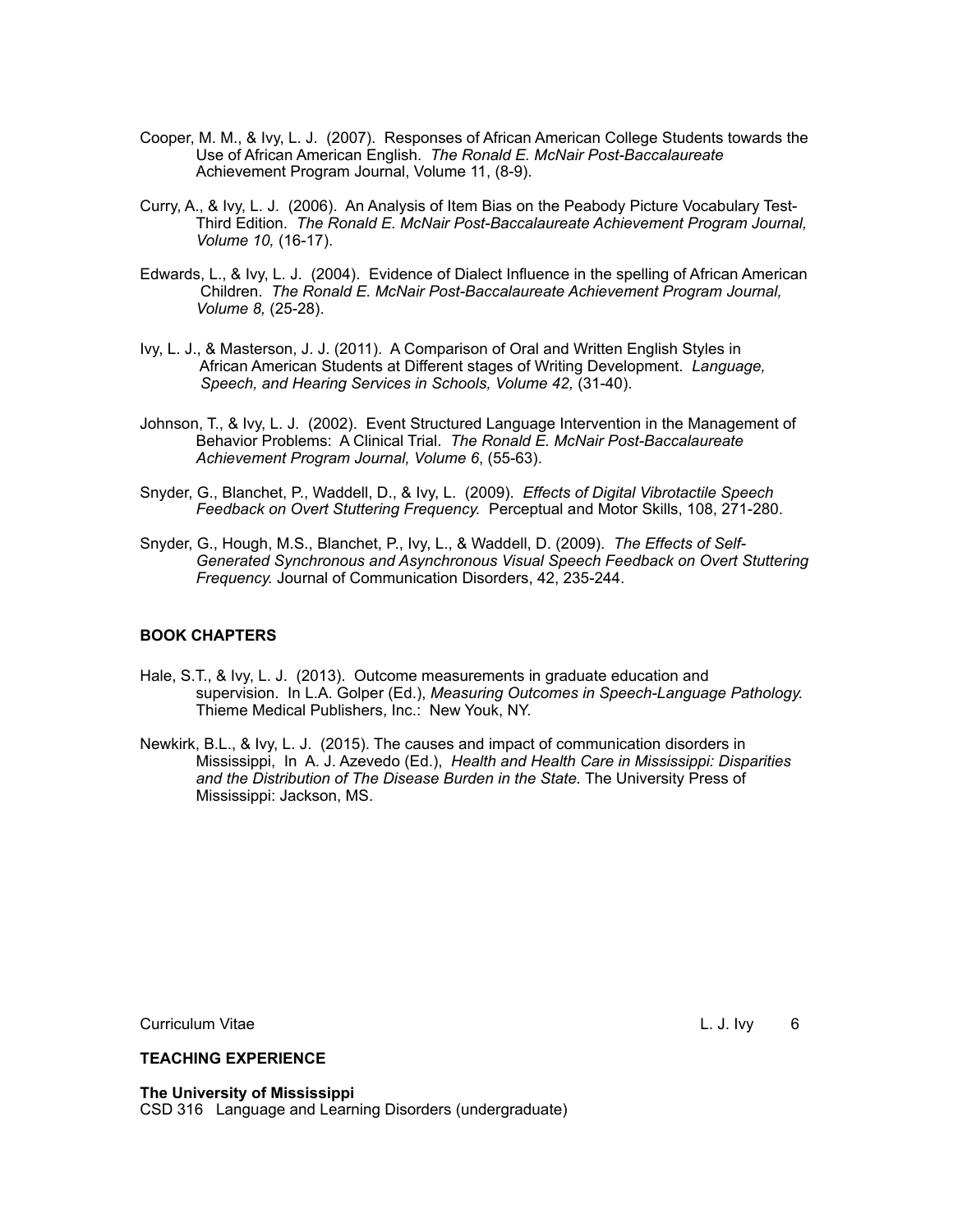- CSD 495 Introduction to Clinical Science (undergraduate)
- CSD 401 Diagnostic Procedures (undergraduate)<br>CSD 301 Disorders of Articulation (undergraduate)

CSD 301 Disorders of Articulation

CSD 211 Introduction to Phonology (undergraduate)

CSD 499 Senior Seminar

- CSD 541 Language Development & Disorders in the Preschool Population (graduate)
- CSD 601 Directed Study
- CSD 605 Counseling Theory and Practice (graduate)
- CSD 642 Language Development & Disorders in the School-Age Population (graduate)
- CSD 523 Phonological Disorders (graduate)
- CSD 595 Clinical Practicum (graduate)

#### **The University of Memphis**

AUSP 7016/8016 Sociocultural Bases of Communication (graduate)

#### **Thesis Committee Member:**

- Collier, T. M. (2002). *Motor Speech Complications of Infection with Human Immunodeficiency Virus.*
- Gosa, M. M. (2002). *The Effect of Time of Day on The Performance of a Child with Autism in Speech and Language Therapy.*
- McMillan, L. M. (2002). *The Effectiveness of Sound Field Frequency-Modulated Amplification on Early Reading Skills in Elementary School Classrooms.*

Yarbrough, D. (2003). *Two Approaches to Teaching Vocabulary to Auditory Scanners.*

Howard, Larita (2004). *Differences in Syntactic Abilities of Children Who Speak Choctaw*.

Singletary, Beth. (2004). *Multicultural Survey of Teachers Attitudes About Language Proficiency*.

Cooper, Ruth Ann. (2009). *Total Communication or PECS? Increasing the Vocabulary Growth of Children with ASD* (Sally McDonnell Barksdale Honors College).

## **PROFESSIONAL AFFILIATIONS**

- Member American Speech-Language-Hearing Association (ASHA) Special Interest Divisions: 01, 10, 14
- Member National Black Association for Speech, Language, and Hearing (NBASLH)
- Mississippi Speech-Language-Hearing Association (MSHA)

## **PROFESSIONAL SERVICE**

- Invited reviewer of Ken Bliele's *Manual of Articulation and Phonological Disorders* by Singular Thomson Learning Publishing Company IN preparation for a second edition (2000).
- Invited reviewer of Ken Bliele's manuscript of *Manual of Articulation and Phonological*

*Disorders, 2nd Edition* by Singular Thomson Learning Publishing Company (2003). Curriculum Vitae **Curriculum Vitae** Curriculum Vitae **L. J. Ivy** 7

- Mentor for The Ronald E. McNair Program (Summer, 2002).
- Mentor for ASHA's Minority Student Leadership Program (2003).
- Mentor for The Ronald E. McNair Program (Summer, 2004).
- Invited reviewer of proposal submitted to Thomson Delmar Learning, *The quick reference guide for late acquired sounds* (2005).
- Invited reviewer of proposal submitted to Thomson Delmar Learning, *Assessment in*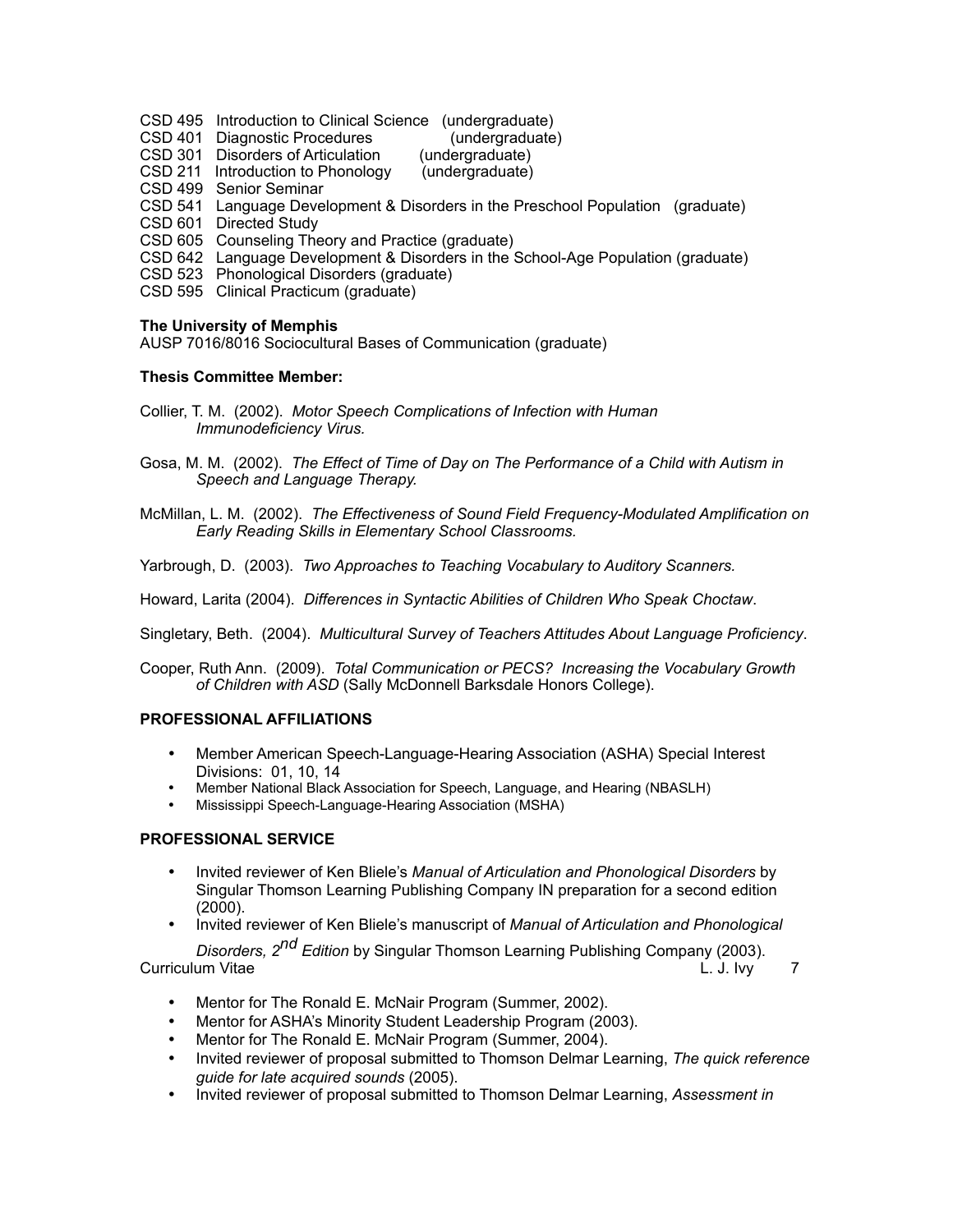*Speech-Language Pathology: A Resource Manual 3E* (2005)

- Invited reviewer of proposal for the National Science Foundation (March, 2006).
- Mentor for The Ronald E. McNair Program (Summer, 2006).
- Participant in Pearson assessment *OWLS-2 ITEM TRYOUT* (Fall, 2006).
- Invited reviewer of Shipley's *Assessment in Speech-Language Pathology: A Resource*
- *Manual 4th Edition* by Thomson Delmar Learning *(2007).*
- Invited reviewer of Haynes, Moran & Pindzola's *Communication Disorders in the*

*Classroom, 4th Edition* by Professional Development Resources as a course book for ASHA CEUs (2007).

- Mentor for The Ronald E. McNair Program (Summer, 2007).
- Instructor for the *Intensive Review for the PRAXIS Examination* for The National Black Association for Speech-Language and Hearing (April 2005-2007; 2009-2010)
- Teacher Education Committee (2007-Present).
- Invited reviewer for *Language, Speech, and Hearing Services in the School.* September, 2011.
- Member of the Task Force for the Mississippi Department of Education's 216 License in Speech Pathology (March 2011- December 2013)

# **GRANTS**

- Co- Investigator "Early Intervention Quality Assurance and Improvement Center of Excellence – Award amount - \$184,476.00. Awarded by the Mississippi State Department of Health/American Recovery and Reinvestment Act.
- Co-Investigator "University of Mississippi Faculty and Students Working Together in Belize." An Interdisciplinary Working Group Grant – Award amount - \$5,000.00. Awarded by the School of Applied Sciences.
- Principle Investigator "The University of Mississippi Department of Communication Sciences and Disorders Early Intervention – Speech Language Evaluation and Therapy, 7/1/11 - 6/30/12 - Award amount – \$30,000.00. Awarded by the Mississippi State Department of Health/U.S. Department of Education.
- Principle Investigator –"The University of Mississippi Department of Communication Sciences and Disorders Early Intervention – Speech Language Evaluation and Therapy, 7/1/11 - 6/30/12 - Award amount – \$15,000.00. Awarded by the Mississippi State Department of Health/U.S. Department of Education.
- Principle Investigator –"The University of Mississippi Department of Communication Sciences and Disorders Early Intervention – Speech Language Evaluation and Therapy, 7/1/12 - 6/30/13 - Award amount – \$35,000.00. Awarded by the Mississippi State Department of Health/U.S. Department of Education.
- Principle Investigator "The University of Mississippi Department of Communication Sciences and Disorders Early Intervention – Speech Language Evaluation and Therapy, 7/1/13 - 6/30/14 - Award amount – \$35,000.00. Awarded by the Mississippi State Department of Health/U.S. Department of Education.
- Principle Investigator –"The University of Mississippi Department of Communication Sciences and Disorders Early Intervention – Speech Language Evaluation and Therapy, 7/1/14 - 6/30/15 - Award amount – \$10,000.00. Awarded by the Mississippi State Department of Health/U.S. Department of Education.
- Principle Investigator –"The University of Mississippi Department of Communication Sciences and Disorders Early Intervention – Speech Language Evaluation and Therapy, 7/1/15 - 6/30/16 - Award amount – \$25,000.00. Awarded by the Mississippi State Department of Health/U.S. Department of Education.